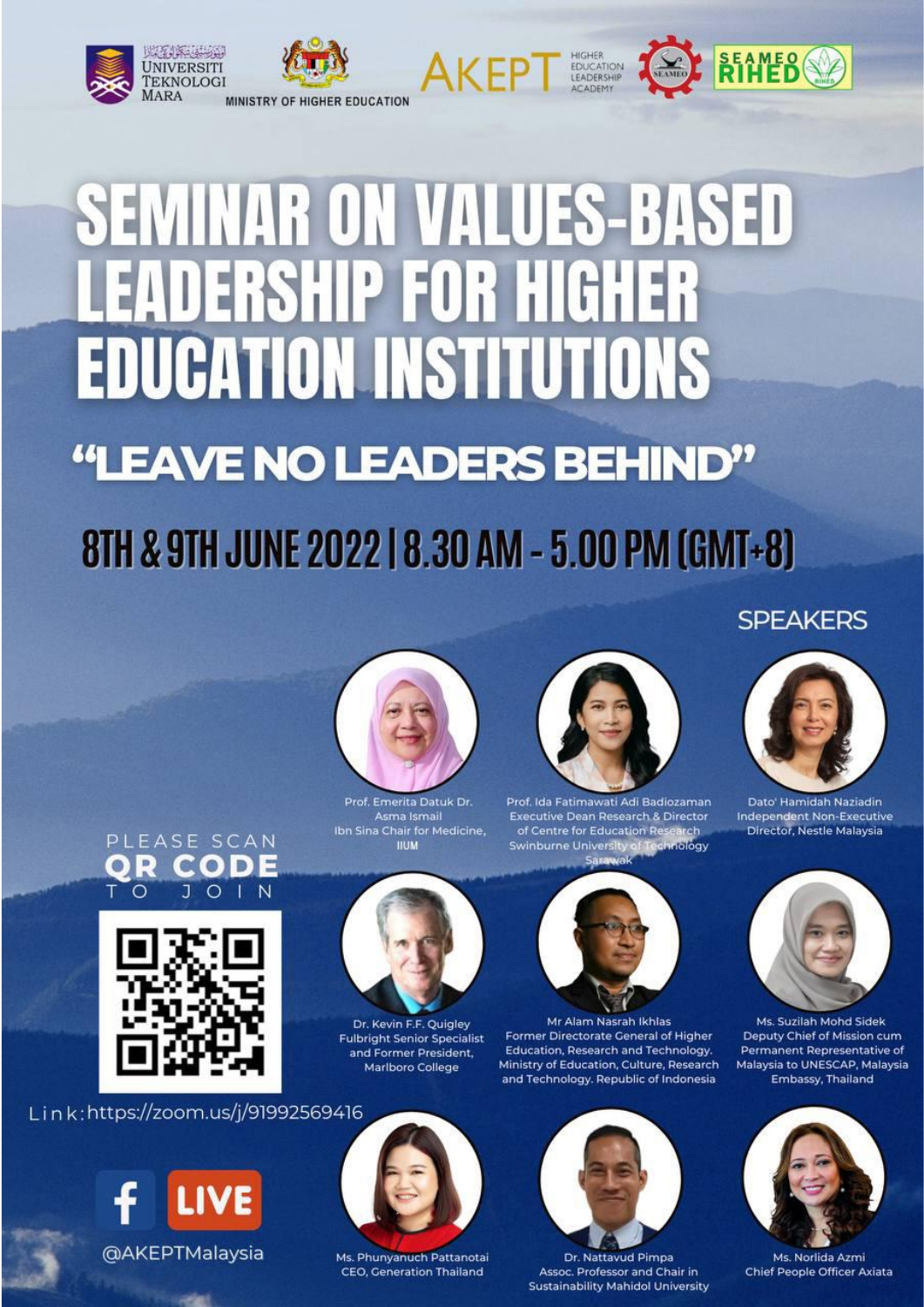

#### **PROGRAMME AGENDA**

#### *SEMINAR ON VALUES-BASED LEADERSHIP FOR HIGHER EDUCATION INSTITUTIONS "LEAVE NO LEADERS BEHIND"* **VBL-HEIs 2022**

#### **8 & 9 JUNE 2022 | 8.30 AM – 5.00 PM (GMT+8) | ONLINE (ZOOM)**

#### **Participation link:<https://bit.ly/3wMSn6A>**

| DAY 1-8 JUNE 2022 (WEDNESDAY) |                                                                                                                                                                                                                                              |  |
|-------------------------------|----------------------------------------------------------------------------------------------------------------------------------------------------------------------------------------------------------------------------------------------|--|
| $8.30$ am $-9.00$ am          | Registration                                                                                                                                                                                                                                 |  |
| $9.00$ am $-9.15$ am          | <b>Welcoming Remarks by:</b><br>Asst. Prof. Dr. Romyen Konsaikanont<br>Center Director, SEAMEO RIHED<br>Opening Remarks by:<br>Dato' Prof. Dr. Nasrudin Mohammed<br>Director, AKEPT                                                          |  |
| $9.15$ am $-10.10$ am         | <b>VALUES-BASED LEADERSHIP</b><br>Speaker: Prof. Emerita Datuk Dr. Asma Ismail<br>Ibn Sina Chair for Medicine, IIUM<br><b>Moderator:</b> Assoc. Prof. Dr. Anees Janee Ali<br>Universiti Sains Malaysia (USM)                                 |  |
| <b>Tea Break</b>              |                                                                                                                                                                                                                                              |  |
| 10.30 $am - 11.15 am$         | <b>VALUES-BASED LEADERSHIP AND ORGANISATIONAL CULTURE</b><br>Speaker: Dato' Hamidah Naziadin<br>Independent Non-Executive Director, Nestle Malaysia<br><b>Moderator:</b> Assoc. Prof. Dr. Anees Janee Ali<br>Universiti Sains Malaysia (USM) |  |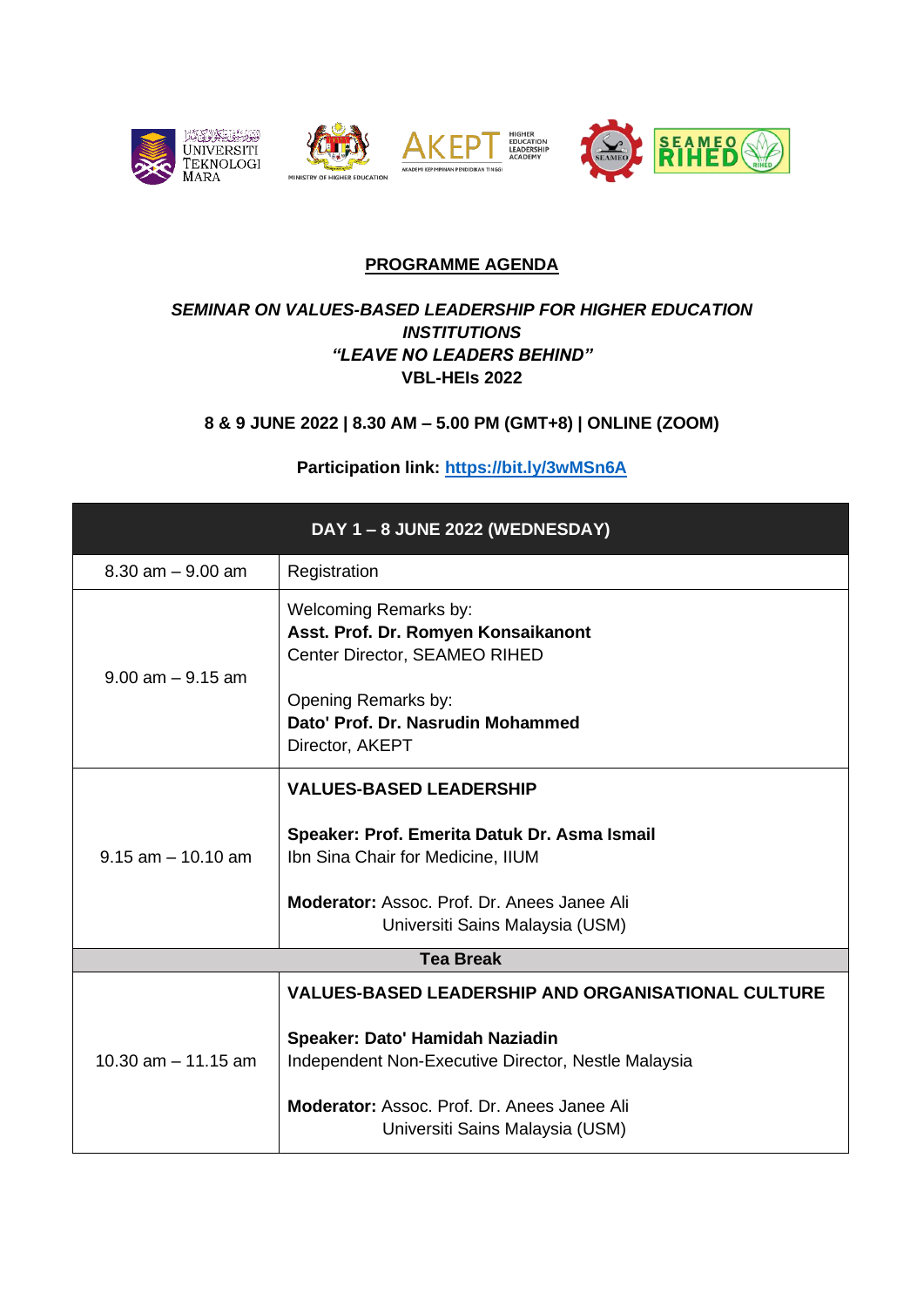| 11.30 $am - 12.30$ pm        | <b>HOW LEADERSHIP SKILLS CAN INFLUENCE THE VALUES IN</b><br><b>HIGHER EDUCATION AND THE FUTURE OF WORK</b>                                                                                                                             |  |
|------------------------------|----------------------------------------------------------------------------------------------------------------------------------------------------------------------------------------------------------------------------------------|--|
|                              | Speaker: Ms. Phunyanuch Pattanotai<br>CEO, Generation Thailand                                                                                                                                                                         |  |
|                              | Moderator: Assoc. Prof. Dr. Anees Janee Ali<br>Universiti Sains Malaysia (USM)                                                                                                                                                         |  |
| Lunch                        |                                                                                                                                                                                                                                        |  |
|                              | <b>TITLES DON'T MAKE LEADERS</b>                                                                                                                                                                                                       |  |
| $2.00$ pm $-3.45$ pm         | Speaker: Prof. Dr. Ida Fatimawati Adi Badiozaman<br>Executive Dean Research & Director of Centre for Education Research<br>Swinburne University of Technology Sarawak<br><b>Moderator:</b> Mr. Philip Masterson<br><b>SEAMEO RIHED</b> |  |
|                              |                                                                                                                                                                                                                                        |  |
| 3.45 pm $-$ 4.45 pm          | ETHICAL LEADERS CREATE POSITIVE ORGANISATIONAL<br><b>BEHAVIOURS</b>                                                                                                                                                                    |  |
|                              | <b>Speaker: Ms. Suzilah Mohd Sidek</b><br>Deputy Chief of Mission cum Permanent Representative of Malaysia to<br><b>UNESCAP, Malaysia Embassy, Thailand</b>                                                                            |  |
|                              | <b>Moderator:</b> Mr. Philip Masterson (SEAMEO RIHED)                                                                                                                                                                                  |  |
|                              | End of Day 1                                                                                                                                                                                                                           |  |
| DAY 2-9 JUNE 2022 (THURSDAY) |                                                                                                                                                                                                                                        |  |
| $8.30$ am $-9.00$ am         | Registration                                                                                                                                                                                                                           |  |
| $9.00$ am $-10.30$ am        | <b>LEADERSHIP VALUES AND GENDER EQUALITY</b>                                                                                                                                                                                           |  |
|                              | <b>Speaker: Dr. Nattavud Pimpa</b><br>Assoc. Professor and Chair in Sustainability<br><b>Mahidol University</b>                                                                                                                        |  |
|                              | Moderator: Mr. Philip Masterson (SEAMEO RIHED)                                                                                                                                                                                         |  |
| <b>Tea Break</b>             |                                                                                                                                                                                                                                        |  |